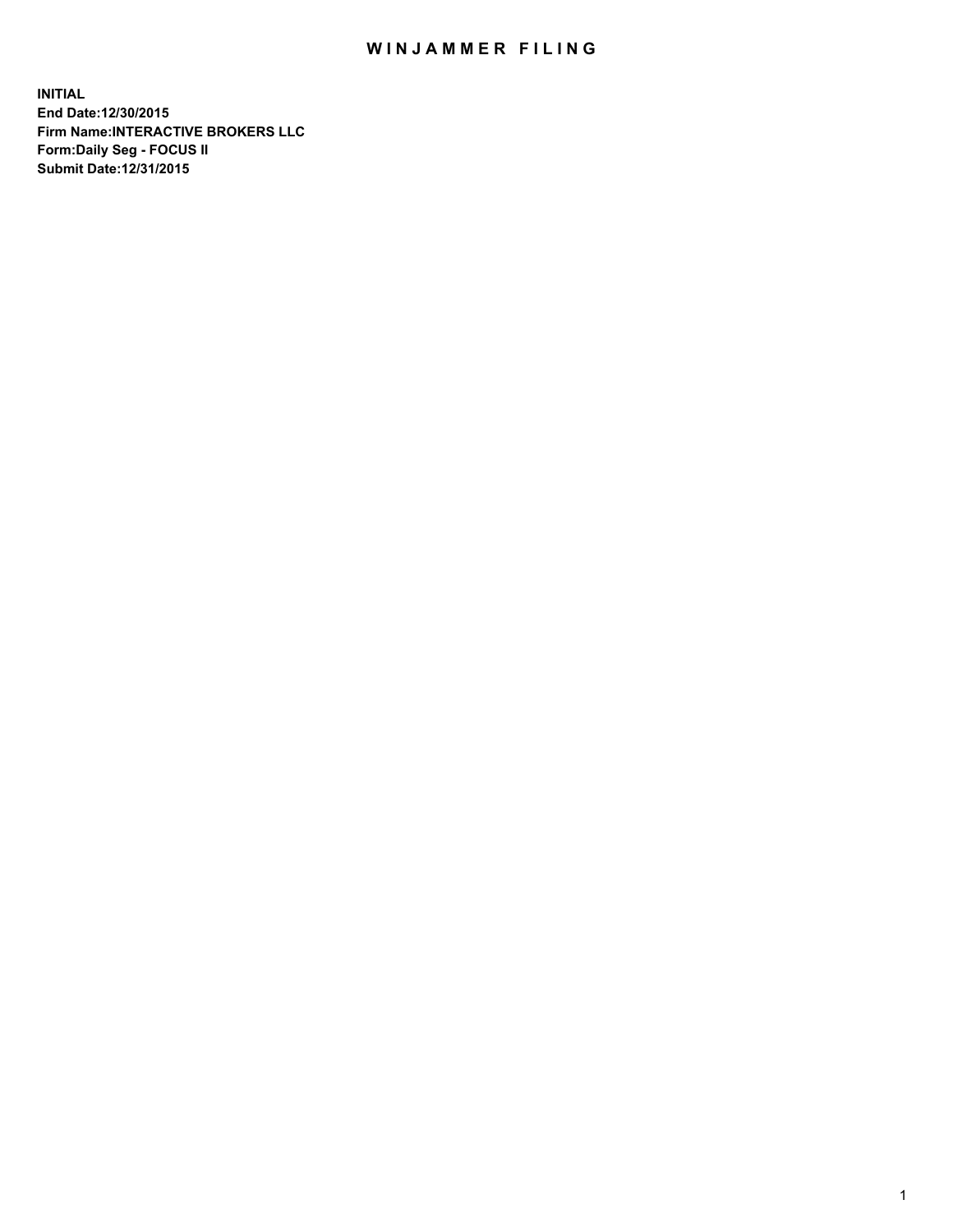## **INITIAL End Date:12/30/2015 Firm Name:INTERACTIVE BROKERS LLC Form:Daily Seg - FOCUS II Submit Date:12/31/2015 Daily Segregation - Cover Page**

| Name of Company<br><b>Contact Name</b><br><b>Contact Phone Number</b><br><b>Contact Email Address</b>                                                                                                                                                                                                                          | <b>INTERACTIVE BROKERS LLC</b><br><b>Alex Parker</b><br>203-618-7738<br>aparker@interactivebrokers.com |
|--------------------------------------------------------------------------------------------------------------------------------------------------------------------------------------------------------------------------------------------------------------------------------------------------------------------------------|--------------------------------------------------------------------------------------------------------|
| FCM's Customer Segregated Funds Residual Interest Target (choose one):<br>a. Minimum dollar amount: ; or<br>b. Minimum percentage of customer segregated funds required:%; or<br>c. Dollar amount range between: and; or<br>d. Percentage range of customer segregated funds required between:% and%.                          | <u>0</u><br>155,000,000 245,000,000<br><u>00</u>                                                       |
| FCM's Customer Secured Amount Funds Residual Interest Target (choose one):<br>a. Minimum dollar amount: ; or<br>b. Minimum percentage of customer secured funds required:% ; or<br>c. Dollar amount range between: and; or<br>d. Percentage range of customer secured funds required between:% and%.                           | <u>0</u><br>80,000,000 120,000,000<br>0 <sub>0</sub>                                                   |
| FCM's Cleared Swaps Customer Collateral Residual Interest Target (choose one):<br>a. Minimum dollar amount: ; or<br>b. Minimum percentage of cleared swaps customer collateral required:% ; or<br>c. Dollar amount range between: and; or<br>d. Percentage range of cleared swaps customer collateral required between:% and%. | $\overline{\mathbf{0}}$<br>0 <sub>0</sub><br>0 <sub>0</sub>                                            |

Attach supporting documents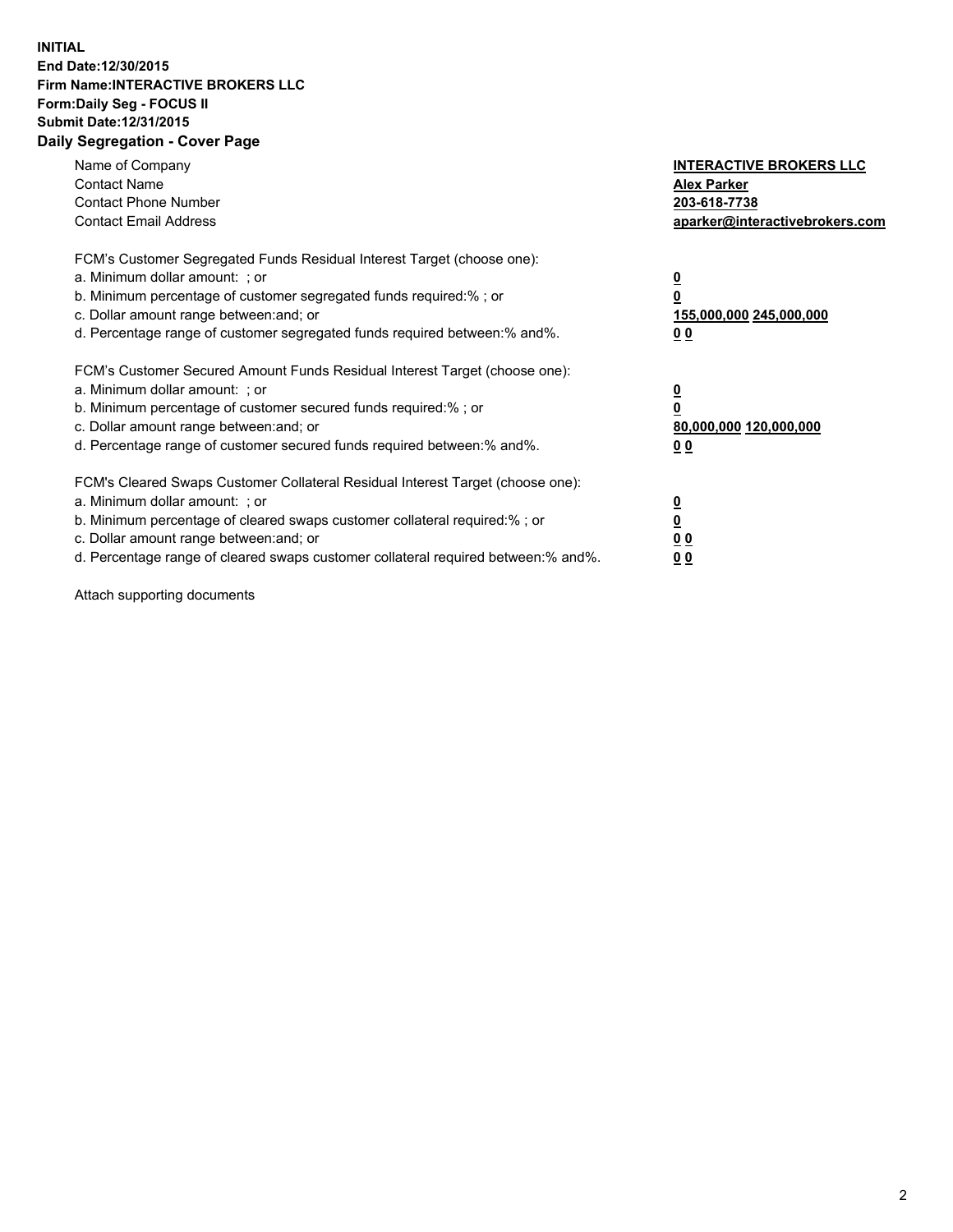## **INITIAL End Date:12/30/2015 Firm Name:INTERACTIVE BROKERS LLC Form:Daily Seg - FOCUS II Submit Date:12/31/2015 Daily Segregation - Secured Amounts**

|     | Daily Jegregation - Jeculed Aniounts                                                                         |                                  |
|-----|--------------------------------------------------------------------------------------------------------------|----------------------------------|
|     | Foreign Futures and Foreign Options Secured Amounts                                                          |                                  |
|     | Amount required to be set aside pursuant to law, rule or regulation of a foreign                             | $0$ [7305]                       |
|     | government or a rule of a self-regulatory organization authorized thereunder                                 |                                  |
| 1.  | Net ledger balance - Foreign Futures and Foreign Option Trading - All Customers                              |                                  |
|     | A. Cash                                                                                                      | 312,882,506 [7315]               |
|     | B. Securities (at market)                                                                                    | $0$ [7317]                       |
| 2.  | Net unrealized profit (loss) in open futures contracts traded on a foreign board of trade                    | 5,643,670 [7325]                 |
| 3.  | Exchange traded options                                                                                      |                                  |
|     | a. Market value of open option contracts purchased on a foreign board of trade                               | 11,461 [7335]                    |
|     | b. Market value of open contracts granted (sold) on a foreign board of trade                                 | $-13,661$ [7337]                 |
| 4.  | Net equity (deficit) (add lines 1.2. and 3.)                                                                 | 318,523,976 [7345]               |
| 5.  | Account liquidating to a deficit and account with a debit balances - gross amount                            | 354,700 [7351]                   |
|     | Less: amount offset by customer owned securities                                                             | 0 [7352] 354,700 [7354]          |
| 6.  |                                                                                                              |                                  |
|     | Amount required to be set aside as the secured amount - Net Liquidating Equity<br>Method (add lines 4 and 5) | 318,878,676 [7355]               |
| 7.  | Greater of amount required to be set aside pursuant to foreign jurisdiction (above) or line                  | 318,878,676 [7360]               |
|     | 6.                                                                                                           |                                  |
|     | FUNDS DEPOSITED IN SEPARATE REGULATION 30.7 ACCOUNTS                                                         |                                  |
| 1.  | Cash in banks                                                                                                |                                  |
|     | A. Banks located in the United States                                                                        | <b>149</b> [7500]                |
|     | B. Other banks qualified under Regulation 30.7                                                               | 0 [7520] 149 [7530]              |
| 2.  | Securities                                                                                                   |                                  |
|     | A. In safekeeping with banks located in the United States                                                    | 381,990,878 [7540]               |
|     | B. In safekeeping with other banks qualified under Regulation 30.7                                           | 0 [7560] 381,990,878 [7570]      |
| 3.  | Equities with registered futures commission merchants                                                        |                                  |
|     | A. Cash                                                                                                      |                                  |
|     | <b>B.</b> Securities                                                                                         | $0$ [7580]                       |
|     |                                                                                                              | $0$ [7590]                       |
|     | C. Unrealized gain (loss) on open futures contracts                                                          | $0$ [7600]                       |
|     | D. Value of long option contracts                                                                            | $0$ [7610]                       |
|     | E. Value of short option contracts                                                                           | 0 [7615] 0 [7620]                |
| 4.  | Amounts held by clearing organizations of foreign boards of trade                                            |                                  |
|     | A. Cash                                                                                                      | $0$ [7640]                       |
|     | <b>B.</b> Securities                                                                                         | $0$ [7650]                       |
|     | C. Amount due to (from) clearing organization - daily variation                                              | $0$ [7660]                       |
|     | D. Value of long option contracts                                                                            | $0$ [7670]                       |
|     | E. Value of short option contracts                                                                           | 0 [7675] 0 [7680]                |
| 5.  | Amounts held by members of foreign boards of trade                                                           |                                  |
|     | A. Cash                                                                                                      | 70,286,535 [7700]                |
|     | <b>B.</b> Securities                                                                                         | $0$ [7710]                       |
|     | C. Unrealized gain (loss) on open futures contracts                                                          | 3,234,338 [7720]                 |
|     | D. Value of long option contracts                                                                            | 11,461 [7730]                    |
|     | E. Value of short option contracts                                                                           | -13,661 [7735] 73,518,673 [7740] |
| 6.  | Amounts with other depositories designated by a foreign board of trade                                       | 0 [7760]                         |
| 7.  | Segregated funds on hand                                                                                     | $0$ [7765]                       |
| 8.  | Total funds in separate section 30.7 accounts                                                                | 455,509,700 [7770]               |
| 9.  | Excess (deficiency) Set Aside for Secured Amount (subtract line 7 Secured Statement                          | 136,631,024 [7380]               |
|     | Page 1 from Line 8)                                                                                          |                                  |
| 10. | Management Target Amount for Excess funds in separate section 30.7 accounts                                  | 80,000,000 [7780]                |
| 11. | Excess (deficiency) funds in separate 30.7 accounts over (under) Management Target                           | 56,631,024 [7785]                |
|     |                                                                                                              |                                  |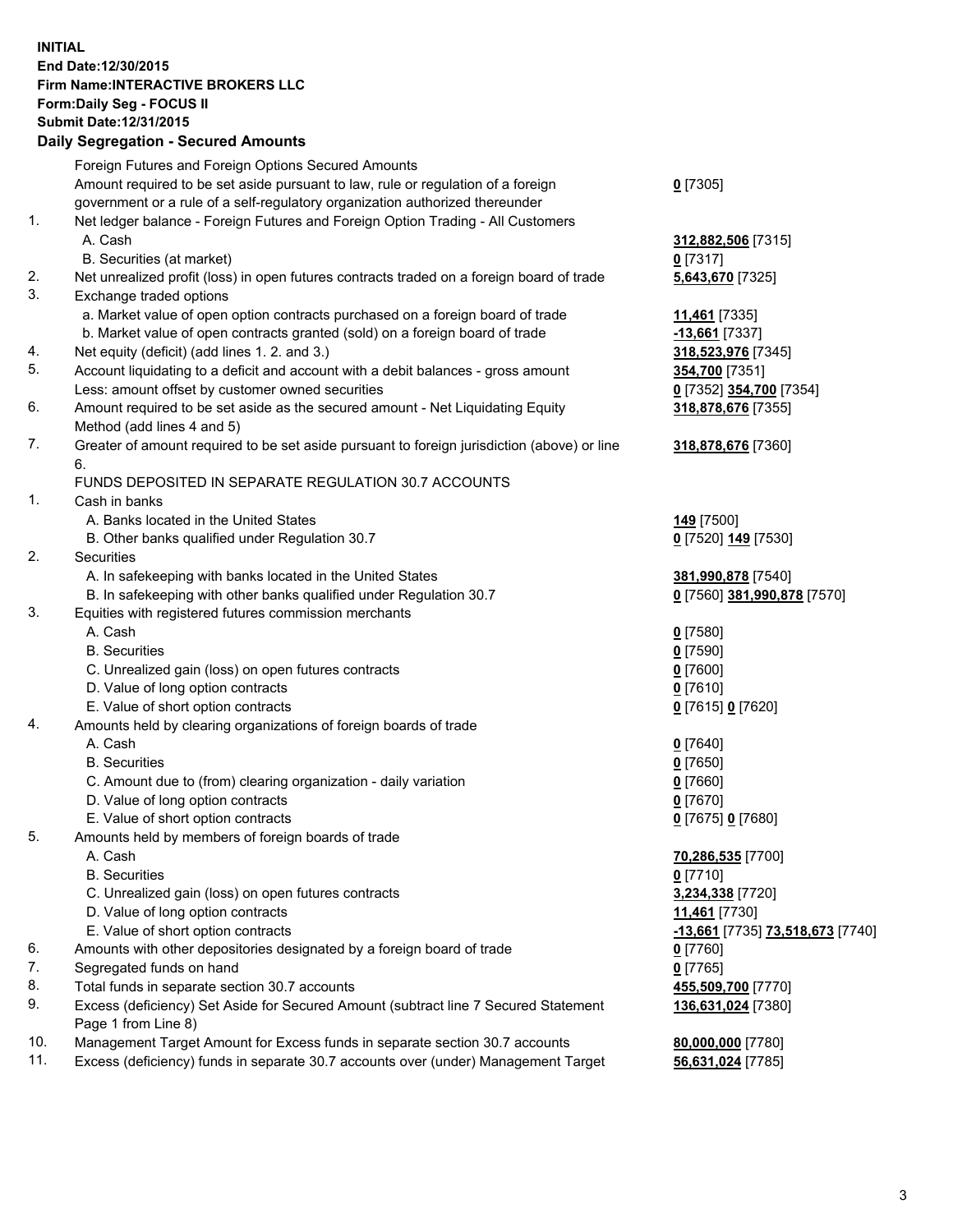**INITIAL End Date:12/30/2015 Firm Name:INTERACTIVE BROKERS LLC Form:Daily Seg - FOCUS II Submit Date:12/31/2015 Daily Segregation - Segregation Statement** SEGREGATION REQUIREMENTS(Section 4d(2) of the CEAct) 1. Net ledger balance A. Cash **2,629,073,692** [7010] B. Securities (at market) **0** [7020] 2. Net unrealized profit (loss) in open futures contracts traded on a contract market **-44,820,525** [7030] 3. Exchange traded options A. Add market value of open option contracts purchased on a contract market **54,142,892** [7032] B. Deduct market value of open option contracts granted (sold) on a contract market **-127,788,313** [7033] 4. Net equity (deficit) (add lines 1, 2 and 3) **2,510,607,746** [7040] 5. Accounts liquidating to a deficit and accounts with debit balances - gross amount **67,927** [7045] Less: amount offset by customer securities **0** [7047] **67,927** [7050] 6. Amount required to be segregated (add lines 4 and 5) **2,510,675,673** [7060] FUNDS IN SEGREGATED ACCOUNTS 7. Deposited in segregated funds bank accounts A. Cash **262,617,896** [7070] B. Securities representing investments of customers' funds (at market) **1,441,266,972** [7080] C. Securities held for particular customers or option customers in lieu of cash (at market) **0** [7090] 8. Margins on deposit with derivatives clearing organizations of contract markets A. Cash **34,297,864** [7100] B. Securities representing investments of customers' funds (at market) **1,060,811,472** [7110] C. Securities held for particular customers or option customers in lieu of cash (at market) **0** [7120] 9. Net settlement from (to) derivatives clearing organizations of contract markets **12,878,642** [7130] 10. Exchange traded options A. Value of open long option contracts **54,133,346** [7132] B. Value of open short option contracts **-127,778,804** [7133] 11. Net equities with other FCMs A. Net liquidating equity **0** [7140] B. Securities representing investments of customers' funds (at market) **0** [7160] C. Securities held for particular customers or option customers in lieu of cash (at market) **0** [7170] 12. Segregated funds on hand **0** [7150] 13. Total amount in segregation (add lines 7 through 12) **2,738,227,388** [7180] 14. Excess (deficiency) funds in segregation (subtract line 6 from line 13) **227,551,715** [7190] 15. Management Target Amount for Excess funds in segregation **155,000,000** [7194]

16. Excess (deficiency) funds in segregation over (under) Management Target Amount Excess

**72,551,715** [7198]